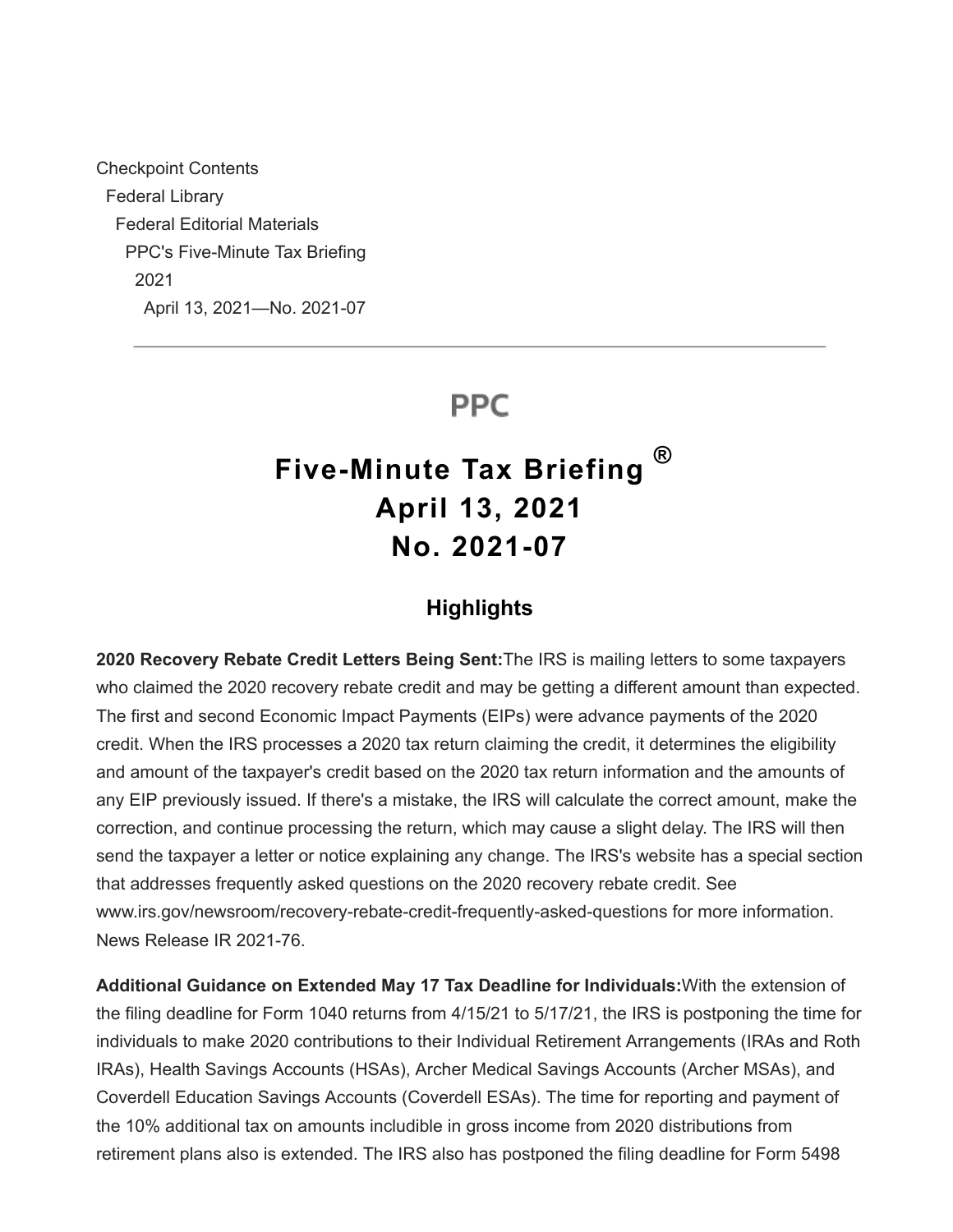related to these accounts to 6/30/21. For tax year 2017 individual income tax returns, the normal April 15 deadline to claim a refund has been extended to 5/17/21. The deadline for estimated tax payments has not been extended; these payments are still due on 4/15/21. News Release IR 2021-67 and Notice 2021-21 .

**PPP Extension Act of 2021:**On 3/25/21, the U.S. Senate passed the PPP Extension Act of 2021, which amends the Small Business Act and the CARES Act to extend the covered period for the Paycheck Protection Program (PPP). Before the Act was passed, the PPP application deadline was set to expire on 3/31/21. The legislation extends this deadline to 5/31/21. In addition, the Small Business Administration (SBA) is granted an additional 30 days until 6/30/21 to process loan applications submitted before 6/1/21. Due to the recent changes in eligibility, the AICPA and others urged Congress to extend the deadline. President Biden signed the legislation on 3/30/21. P.L. 117-6.

**Update on Unemployment Compensation Exclusion:**The American Rescue Plan Act excludes up to \$10,200 of unemployment compensation paid in 2020 from gross income. If married, this exclusion applies to both spouses. If a taxpayer's Modified Adjusted Gross Income (MAGI) is \$150,000 or more, the exclusion is not available. According to updated instructions recently issued by the IRS, unemployment income is not included when calculating MAGI for purposes of the unemployment compensation exclusion. This is a reversal of the IRS's original interpretation of the provision. The exclusion is calculated using the Unemployment Compensation Exclusion Worksheet. Taxpayers filing Form 1040-NR are not allowed an unemployment compensation exclusion for their spouse. See www.irs.gov/forms-pubs/new-exclusion-of-up-to-10200-ofunemployment-compensation for more information.

### **Other Current Releases**

**Employee Benefits—COBRA Premium Subsidy and Enrollment Option:**The American Rescue Plan Act of 2021 (ARPA) creates a 100% COBRA premium subsidy and additional COBRA enrollment rights for certain employees (and dependents) who have lost group health plan coverage due to an involuntary termination of employment or reduction of hours during the period 4/1/21 and 9/30/21. The employer, plan, or insurer will pay 100% of an Assistance Eligible Individual's (AEI's) COBRA premium during that time period and will be reimbursed by the federal government through a credit against Medicare payroll taxes or, for credit amounts exceeding such taxes, as a refund of an overpayment. The subsidy period may be shortened for AEIs who reach the end of their maximum coverage period or who become eligible for coverage under Medicare or another group health plan, with certain exceptions. The Act also creates a plan enrollment option under which a plan may permit AEIs to elect a different coverage option. P.L. 117-2.

**Employee Benefits—Update for Weighted Average Interest Rates, Yield Curves, and Segment Rates:**The IRS has provided guidance on the corporate bond monthly yield curve, the corresponding spot segment rates used under IRC Sec.  $417(e)(3)$ , and the 24-month average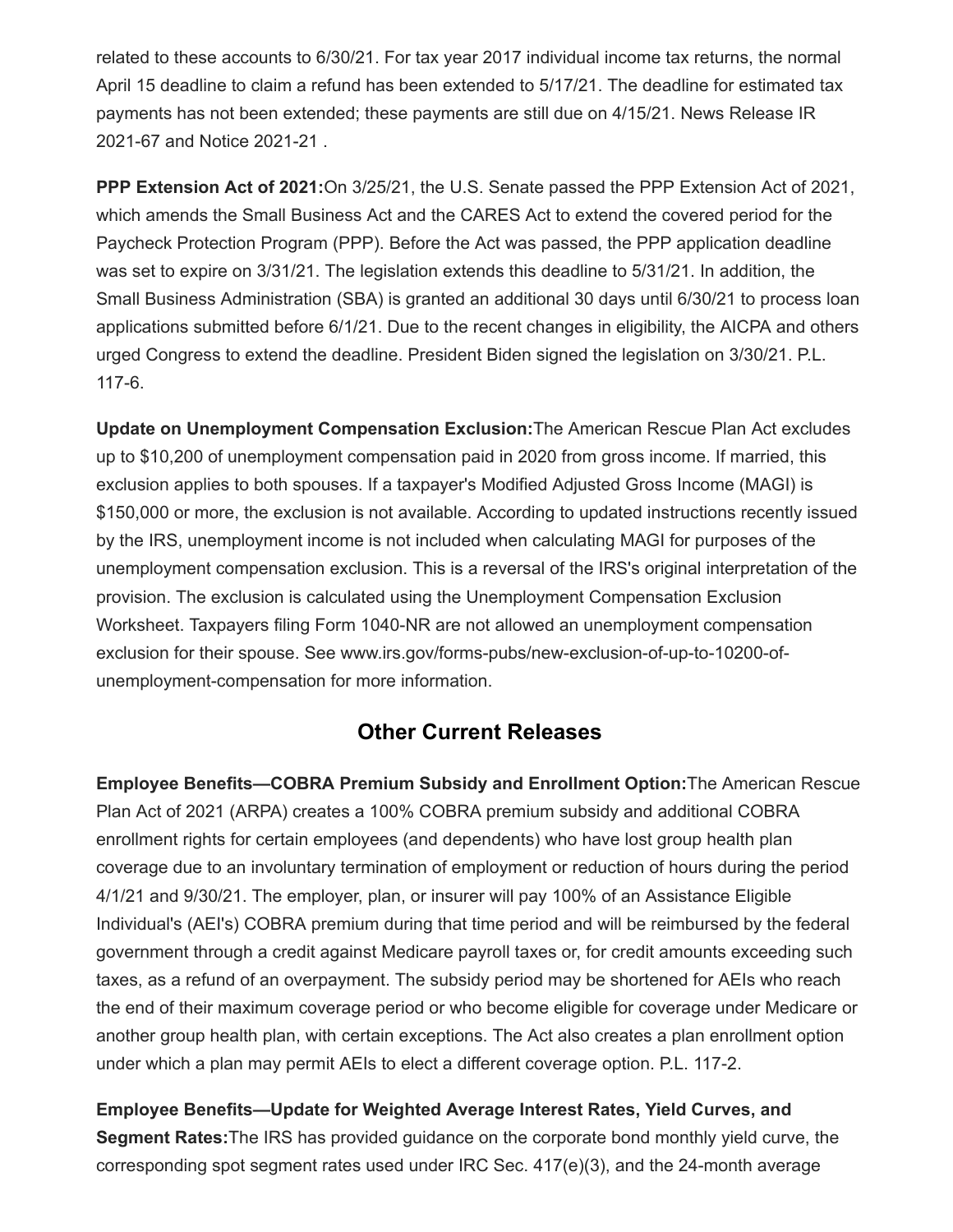segment rates under IRC Sec. 430(h)(2) . In addition, the IRS has provided guidance as to the interest rate on 30-year Treasury securities under IRC Sec. 417(e)(3)(A)(ii)(II) as in effect for plan years beginning before 2008 and the 30-year Treasury weighted average rate under IRC Sec. 431(c)(6)(E)(ii)(I). The IRS has not yet provided 24-month average segment rates determined under IRC Sec. 430(h)(2)(C)(iv) reflecting the modifications made by Sec. 9706(a) of the American Rescue Plan Act of 2021 (ARPA), which was enacted on 3/11/21. Those rates will be provided in future guidance. Notice 2021-22.

**Employment Tax—IRS Expands Guidance for Employers Claiming the Employee Retention Credit (ERC) for 2021:**The Taxpayer Certainty and Disaster Tax Relief Act of 2020 (Relief Act) extended the application of the ERC to qualified wages paid after 12/31/20 and before 7/1/21 and modified calculation of the credit amount. On 3/1/21, the IRS issued Notice 2021-20 on claiming the ERC for calendar quarters in 2020. The applicable provisions of Notice 2021-20 addressing rules that were not changed by the Relief Act continue to apply to ERCs. The IRS has now issued Notice 2021-23 , which provides guidance on increased credit amounts, expanded eligibility, a modified gross receipts test, revisions to qualified wages, limitations on the credit, and procedural aspects of claiming the ERC during the first two calendar quarters of 2021. In the future, the IRS will provide further guidance on claiming the ERC during the third and fourth quarters of 2021, as provided under the American Rescue Plan Act of 2021 (ARPA). News Release IR 2021-74 and Notice 2021-23.

**Income Tax—Costs of Personal Protective Equipment to Prevent the Spread of COVID-19 Are Tax Deductible:**The IRS has issued Announcement 2021-7, which clarifies that amounts paid for personal protective equipment, such as masks, hand sanitizer, and sanitizing wipes, for the primary purpose of preventing the spread of COVID-19 are deductible medical expenses (provided total medical expenses exceed 7.5% of the taxpayer's AGI). Such amounts also are eligible to be paid or reimbursed under health Flexible Spending Arrangements (health FSAs), Archer Medical Savings Accounts (Archer MSAs), Health Reimbursement Arrangements (HRAs), or Health Savings Accounts (HSAs). In addition, the announcement notifies administrators of group health plans regarding the ability to make certain plan amendments pursuant to the announcement. Announcement 2021-7 and News Release IR 2021-66.

**Income Tax—Fashion Designer Denied Research Credits:**Leon Max is a successful designer and businessman who founded an S corporation (LMI) that produces and sells millions of garments a year. Beginning with hand-drawn sketches, LMI designers, patternmakers, and sample makers follow a structured process for conceptualizing, designing, and developing garments. For these activities, LMI claimed credits under IRC Sec. 41 for increasing research activities for 2011 and 2012, which flowed through to Mr. Max. Qualified research and related expenses must relate to a new or improved function, performance, reliability, or quality of the product or process. Four tests must be met—(1) the Section 174 test, (2) the technological information test, (3) the business component test, and (4) the process of experimentation test. LMI's activities did not satisfy any of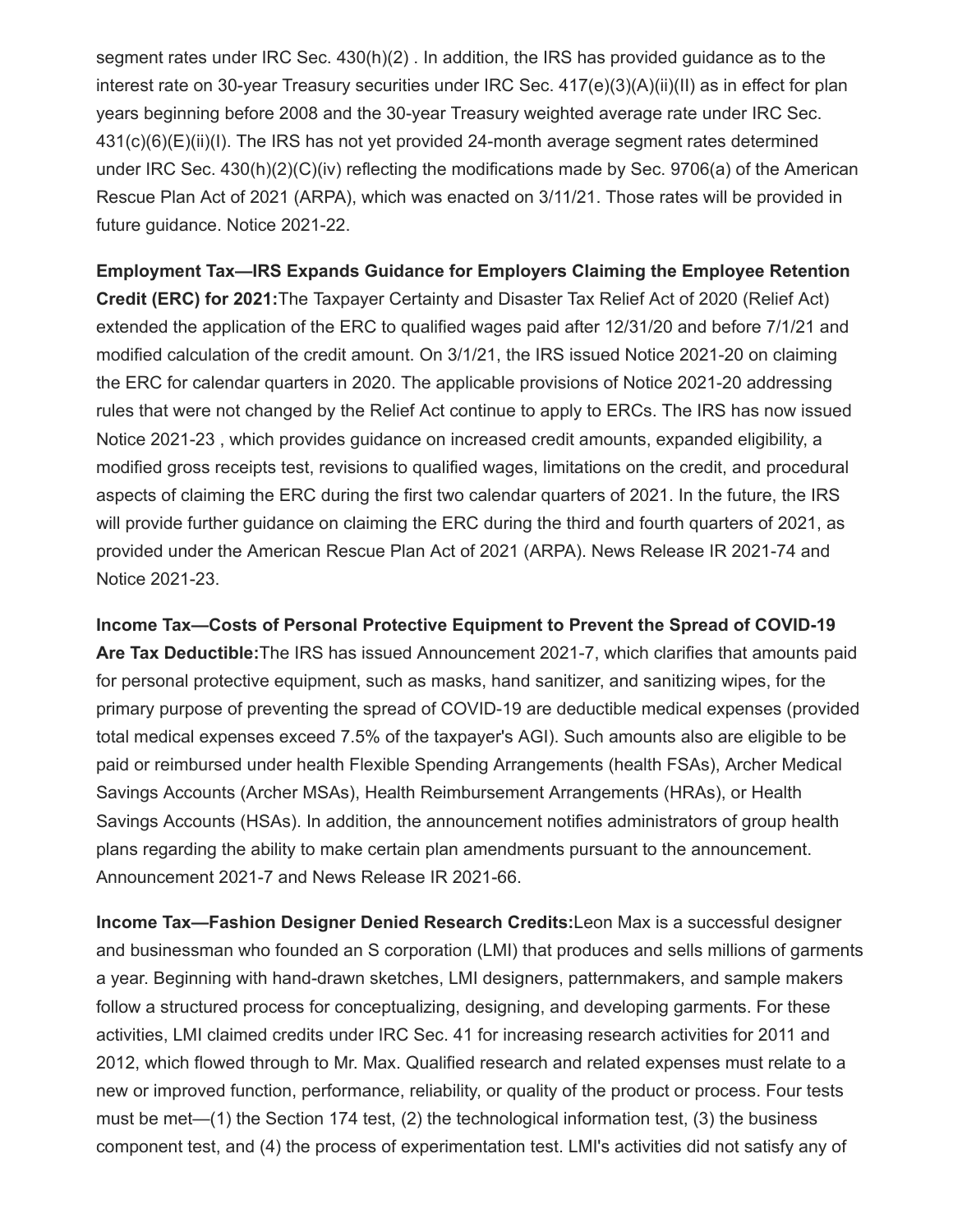the four tests; therefore, the expenses it incurred in the design process were not eligible for the research credit. *Leon Max*, TC Memo 2021-37 (Tax Ct.).

**Income Tax—Guidance for Issuers of Qualified Mortgage Bonds and Mortgage Credit Certificates:**Rev. Proc. 2021-19 provides guidance on the U.S. and area median gross income figures for use by issuers of *qualified mortgage bonds* under IRC Sec. 143(a) and issuers of *mortgage credit certificates* under IRC Sec. 25(c) in computing the income requirements under IRC

Sec. 143(f). This revenue procedure provides that issuers must use either (1) the most recently released income figures from the Department of Housing and Urban Development (HUD) or (2) the income figures HUD released immediately prior to the most recently released income figures, determined as of the date a mortgage loan or mortgage credit certificate is committed to a mortgagor. This revenue procedure also provides a 90-day transition period for issuers to use the income figures HUD released during the second calendar year prior to the current calendar year. This revenue procedure will be published as permanent guidance, and the publishing of annual revenue procedures will cease. Rev. Proc. 2021-19.

**Income Tax—Guidance on 100% Deduction for Food and Beverages:** The IRS has provided guidance on tax relief for deductions for food or beverages from restaurants. The Taxpayer Certainty and Disaster Tax Relief Act of 2020 added a temporary exception to the 50% limit on the amount that businesses may deduct for food or beverages. Beginning 1/1/21 through 12/31/22, the temporary exception allows a 100% deduction for food or beverages from restaurants, as long as the business owner (or an employee of the business) is present when food or beverages are provided and the expense is not lavish or extravagant under the circumstances. Under the temporary provision, *restaurants* include businesses that prepare and sell food or beverages to retail customers for immediate on-premises and/or off-premises consumption. However, restaurants do not include businesses that primarily sell pre-packaged goods not for immediate consumption, such as grocery stores and convenience stores. News Release IR 2021-79 and Notice 2021-25.

**Income Tax—Median Gross Income Figures for Qualified Mortgage Bonds:** Rev. Proc. 2021- 17 provides issuers of *qualified mortgage bonds* , as defined in IRC Sec. 143(a), and issuers of *mortgage credit certificates*, as defined in IRC Sec. 25(c), with (1) the nationwide average purchase price for residences located in the U.S. and (2) average area purchase price safe harbors for residences located in statistical areas in each state, the District of Columbia, Puerto Rico, the Northern Mariana Islands, American Samoa, the Virgin Islands, and Guam. This revenue procedure uses Federal Housing Administration (FHA) loan limits for a given statistical area to calculate the average area purchase price safe harbor for that area. The FHA sets limits on the dollar value of loans it will insure based on median home prices and conforming loan limits established by the Federal Home Loan Mortgage Corporation. Rev. Proc. 2021-17.

**Income Tax—Population Figures Provided by IRS:** The IRS has provided the population figures for the 50 states, District of Columbia, American Samoa, Guam, the Northern Mariana Islands, the